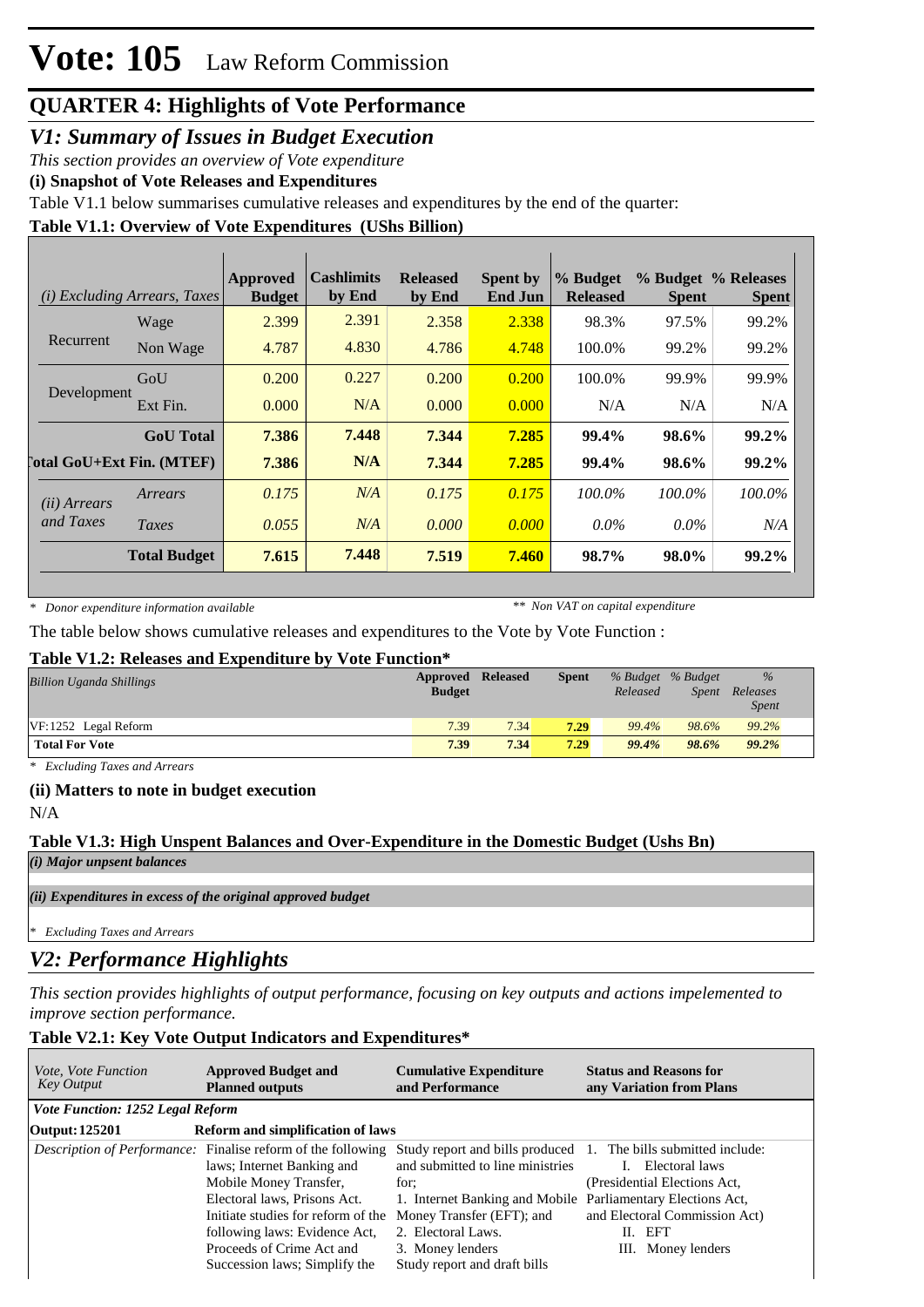# **Vote: 105** Law Reform Commission

# **QUARTER 4: Highlights of Vote Performance**

| Vote, Vote Function<br><b>Key Output</b>                                            | <b>Cumulative Expenditure</b><br><b>Approved Budget and</b><br><b>Planned outputs</b><br>and Performance                                                                                                                                     |       |                                                                                                                                                                               | <b>Status and Reasons for</b><br>any Variation from Plans |                                                                                                                                                                                                                                                                                                                                                                                                                                                                                                                                                                    |       |  |
|-------------------------------------------------------------------------------------|----------------------------------------------------------------------------------------------------------------------------------------------------------------------------------------------------------------------------------------------|-------|-------------------------------------------------------------------------------------------------------------------------------------------------------------------------------|-----------------------------------------------------------|--------------------------------------------------------------------------------------------------------------------------------------------------------------------------------------------------------------------------------------------------------------------------------------------------------------------------------------------------------------------------------------------------------------------------------------------------------------------------------------------------------------------------------------------------------------------|-------|--|
|                                                                                     | following laws: The Mortgage<br>Act, 2009 and Local<br>Governments Act, Cap.243                                                                                                                                                              |       | produced for<br>1. Prisons Act.<br>2. Evidence Act                                                                                                                            |                                                           | 2. During the $FY2014/15$ , the<br>Commission devoted a<br>considerable amount of time to<br>complete studies on Births and<br>Death Registration Act and<br>Money Lenders Act which had<br>rolled over from the<br>FY2013/14. This consequently<br>affected the planned<br>implementation of the projects<br>on reform of the Evidence Act.<br>Succession laws (Phase II) and<br>development of regulations on<br>management of Proceeds of<br>Crime.                                                                                                             |       |  |
| Performance Indicators:                                                             |                                                                                                                                                                                                                                              |       |                                                                                                                                                                               |                                                           |                                                                                                                                                                                                                                                                                                                                                                                                                                                                                                                                                                    |       |  |
| No. Of field consultation<br>reports prepared and<br>submitted to the Commission    | 2                                                                                                                                                                                                                                            |       |                                                                                                                                                                               | $\overline{c}$                                            |                                                                                                                                                                                                                                                                                                                                                                                                                                                                                                                                                                    |       |  |
| No. of bills submitted to line<br>ministries                                        | 5                                                                                                                                                                                                                                            |       |                                                                                                                                                                               | 5                                                         |                                                                                                                                                                                                                                                                                                                                                                                                                                                                                                                                                                    |       |  |
| <b>Output Cost:</b><br><b>Output: 125202</b>                                        | UShs Bn:<br><b>Revision of laws</b>                                                                                                                                                                                                          | 2.762 | UShs Bn:                                                                                                                                                                      | 2.733                                                     | % Budget Spent:                                                                                                                                                                                                                                                                                                                                                                                                                                                                                                                                                    | 98.9% |  |
| Description of Performance: Revision of Subsidiary Laws,<br>Performance Indicators: | Preparation of a Compendium<br>of Labour Laws                                                                                                                                                                                                |       | Legal Audit report<br>1)<br>(Statutory Instruments, 2000<br>Edition);<br>2) Revision reports (volumes<br>24 & 26), (Statutory<br>Instruments, 2000 Edition).<br>laws in place |                                                           | The revision of Principal Laws<br>was carried over from the<br>previous FY2013/14. In this<br>regard, the following outputs<br>are in place:<br>14 volumes of the fair draft<br>i)<br>3) Draft Compedium of labour revised Principal laws of<br>Uganda;<br>list of queries;<br>$\rm ii)$<br>iii) report on laws for reform/<br>repeal; and<br>iv) report on fees and fines for<br>conversion into currency points.<br>In addition, the Law Revision<br>bill was submitted to MoJCA.<br>Printing of the Compedium of<br>Labour Laws to be done in Qtr1<br>FY2015/16 |       |  |
| No. of laws identified for                                                          | 3                                                                                                                                                                                                                                            |       |                                                                                                                                                                               | 34                                                        |                                                                                                                                                                                                                                                                                                                                                                                                                                                                                                                                                                    |       |  |
| amendment<br>No. of laws revised                                                    | 4                                                                                                                                                                                                                                            |       |                                                                                                                                                                               | 111                                                       |                                                                                                                                                                                                                                                                                                                                                                                                                                                                                                                                                                    |       |  |
| <b>Output Cost:</b>                                                                 | UShs Bn:                                                                                                                                                                                                                                     | 0.880 | UShs Bn:                                                                                                                                                                      | 0.869                                                     | % Budget Spent:                                                                                                                                                                                                                                                                                                                                                                                                                                                                                                                                                    | 98.8% |  |
| Output: 125203                                                                      | <b>Publication and translation of laws</b>                                                                                                                                                                                                   |       |                                                                                                                                                                               |                                                           |                                                                                                                                                                                                                                                                                                                                                                                                                                                                                                                                                                    |       |  |
| Description of Performance: Constitution translated into                            | Runyoro/Rutoro; Commission<br>Annual report 2014, revised<br>Strategic Plan and Ministerial<br>Policy Statement printed;<br><b>Translated Constitution into</b><br>Runyankole/Rukiga. 1000<br>copies of the Human Resource<br>Manual printed |       | 1. Translated and simplified<br>Constitution (Runyoro/Rutooro) published<br>published; and<br>Ministerial Policy<br>2.                                                        |                                                           | 1. Law Revision Manual<br>2. Approved Draft manuscript<br>of the Uganda Living law<br>Statement FY2014/15 published. Journal. To be published in<br>Qtr1 FY2015/16<br>3. The Commission was<br>unsuccessful in procuring a<br>consultant for translating the<br>Constitution into Runyankore/<br>Rukiga. The process to be<br>repeated in FY2015/16.<br>4. The Human Resource<br>manual in place. To be printed                                                                                                                                                    |       |  |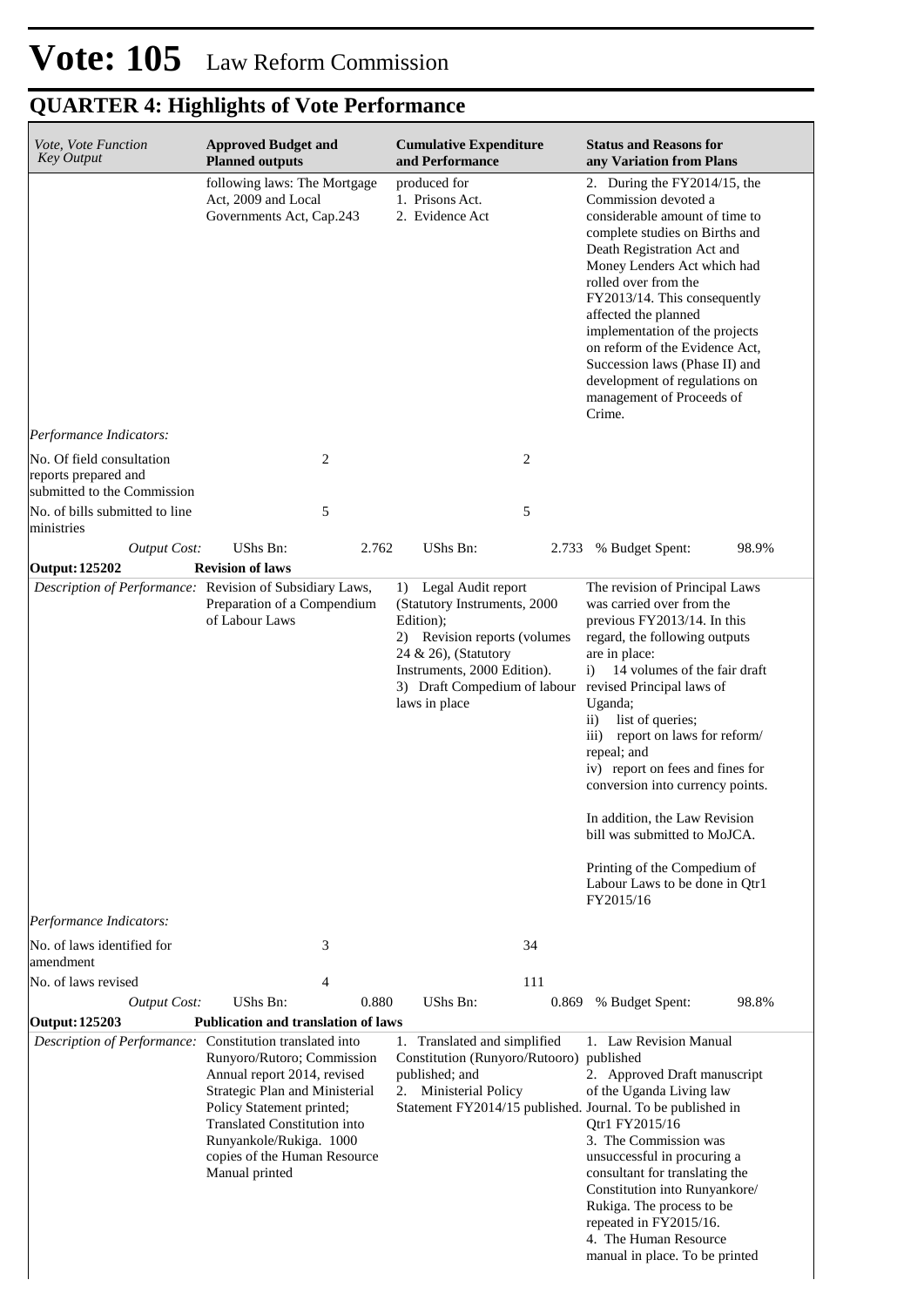## **QUARTER 4: Highlights of Vote Performance**

| <i>Vote, Vote Function</i><br><b>Key Output</b> | <b>Approved Budget and</b><br><b>Planned outputs</b> | <b>Cumulative Expenditure</b><br>and Performance | <b>Status and Reasons for</b><br>any Variation from Plans |
|-------------------------------------------------|------------------------------------------------------|--------------------------------------------------|-----------------------------------------------------------|
|                                                 |                                                      |                                                  | in Q1 of FY2015/16.                                       |
| Performance Indicators:                         |                                                      |                                                  |                                                           |
| No. of laws translated                          |                                                      | $\Omega$                                         |                                                           |
| No. of laws published                           | 2                                                    |                                                  |                                                           |
| Output Cost:                                    | UShs Bn:                                             | UShs Bn:<br>0.565                                | % Budget Spent:<br>94.9%<br>0.537                         |
| <b>Vote Function Cost</b>                       | $UShs$ $Bn$ :                                        | 7.386 UShs Bn:                                   | 7.285 % Budget Spent:<br>98.6%                            |
| <b>Cost of Vote Services:</b>                   | $\mathit{UShs}\, \mathit{Bn}$ :                      | <b>7.386</b> UShs Bn:                            | <b>7.285</b> % Budget Spent:<br>98.6%                     |

*\* Excluding Taxes and Arrears*

N/A

#### **Table V2.2: Implementing Actions to Improve Vote Performance**

| <b>Planned Actions:</b>                                                                                                                                                                                                                                                        | <b>Actual Actions:</b>                                                                                                                                                                                                                                                                                                                                                                                                                  | <b>Reasons for Variation</b>                                                                                                                                                                                                                                                                                                                                                                                                         |
|--------------------------------------------------------------------------------------------------------------------------------------------------------------------------------------------------------------------------------------------------------------------------------|-----------------------------------------------------------------------------------------------------------------------------------------------------------------------------------------------------------------------------------------------------------------------------------------------------------------------------------------------------------------------------------------------------------------------------------------|--------------------------------------------------------------------------------------------------------------------------------------------------------------------------------------------------------------------------------------------------------------------------------------------------------------------------------------------------------------------------------------------------------------------------------------|
| Vote: 105 Law Reform Commission                                                                                                                                                                                                                                                |                                                                                                                                                                                                                                                                                                                                                                                                                                         |                                                                                                                                                                                                                                                                                                                                                                                                                                      |
| Vote Function: 1252 Legal Reform                                                                                                                                                                                                                                               |                                                                                                                                                                                                                                                                                                                                                                                                                                         |                                                                                                                                                                                                                                                                                                                                                                                                                                      |
| 1 member of staff to be trained on long<br>term basis; 2 members of staff to be<br>trained in legislative drafting;1 member of<br>staff to be trained in Research Methods; 2<br>members of staff to be trained in<br>management skills                                         | 1. One member of staff trained in Law<br>Reform;<br>2. 3 staff trained in management<br>(MBA):<br>3. One member of staff trained in<br><b>BOIM:</b><br>4. 2 staff trained in BOIM (ongoing);<br><b>Staff organization development</b><br>5.<br>workshop;<br>6. 1 member of staff attended a<br>librarian's conference in Malawi;<br>7. New members of staff inducted; and<br><b>Performance management</b><br>8.<br>workshop conducted. | Training of 2 members in legislative<br>drafting was not done because the institute<br>did not have the requisite number of<br>students to run the course                                                                                                                                                                                                                                                                            |
| Finalise reform of the following laws;<br>Internet Banking and Mobile Money<br>Transfer, Electoral laws, Prisons Act.<br>Initiate studies for reform of Evidence<br>Act, Proceeds of Crime Act, Succession<br>laws and legislation to govern recovery of<br>proceeds of Crime. | 1. Internet Banking and Mobile<br>Money Transfer (EFT) report and bill<br>finalized;<br>2. Electoral Laws report & bills<br>finalized and submitted;<br>Prisons Act report and bill finalized;<br>3.<br>4. Evidence Act report writing and<br>bill drafting ongoing;<br>7. Births and Deaths report and bill<br>finalized; and<br>Money Lenders Act report and bill<br>8.<br>finalized and submitted.                                   | During the FY2014/15, the Commission<br>devoted a considerable amount of time to<br>complete studies on Births and Death<br>Registration Act and Money Lenders Act<br>which had rolled over from the<br>FY2013/14. This consequently affected<br>the planned implementation of the<br>projects on reform of the Evidence Act,<br>Succession laws (Phase II) and<br>development of regulations on<br>management of Proceeds of Crime. |
| To attend all EAC meetings.                                                                                                                                                                                                                                                    | 6 EAC meetings attended and reports<br>prepared                                                                                                                                                                                                                                                                                                                                                                                         | Shortage of funds                                                                                                                                                                                                                                                                                                                                                                                                                    |

## *V3: Details of Releases and Expenditure*

*This section provides a comprehensive summary of the outputs delivered by the Vote and further details of Vote expenditures by Vote Function and Expenditure Item.*

### **Table V3.1: GoU Releases and Expenditure by Output\***

| <b>Billion Uganda Shillings</b>                                 | Approved      | <b>Released</b> | <b>Spent</b> | $%$ GoU       | $%$ GoU       | $%$ GoU      |
|-----------------------------------------------------------------|---------------|-----------------|--------------|---------------|---------------|--------------|
|                                                                 | <b>Budget</b> |                 |              | <b>Budget</b> | <b>Budget</b> | Releases     |
|                                                                 |               |                 |              | Released      | <i>Spent</i>  | <i>Spent</i> |
| VF:1252 Legal Reform                                            | 7.39          | 7.34            | 7.29         | 99.4%         | 98.6%         | 99.2%        |
| Class: Outputs Provided                                         | 7.19          | 7.14            | 7.09         | 99.4%         | 98.6%         | 99.2%        |
| 125201 Reform and simplification of laws                        | 2.76          | 2.72            | 2.73         | 98.5%         | 98.9%         | $100.4\%$    |
| 125202 Revision of laws                                         | 0.88          | 0.88            | 0.87         | $100.0\%$     | 98.8%         | 98.8%        |
| 125203 Publication and translation of laws                      | 0.57          | 0.57            | 0.54         | $100.0\%$     | 94.9%         | 94.9%        |
| 125204 Capacity building to revise and reform laws              | 0.54          | 0.54            | 0.54         | $100.0\%$     | 99.5%         | 99.5%        |
| 125205 Advocacy for Law Reform                                  | 0.61          | 0.61            | 0.60         | $100.0\%$     | 98.3%         | 98.3%        |
| 125206 LRC Support Services                                     | 1.82          | 1.82            | 1.80         | $100.0\%$     | 99.0%         | 99.0%        |
| Class: Capital Purchases                                        | 0.20          | 0.20            | 0.20         | $100.0\%$     | 99.9%         | 99.9%        |
| 125275 Purchase of Motor Vehicles and Other Transport Equipment | 0.18          | 0.18            | 0.17         | $100.0\%$     | 100.0%        | 100.0%       |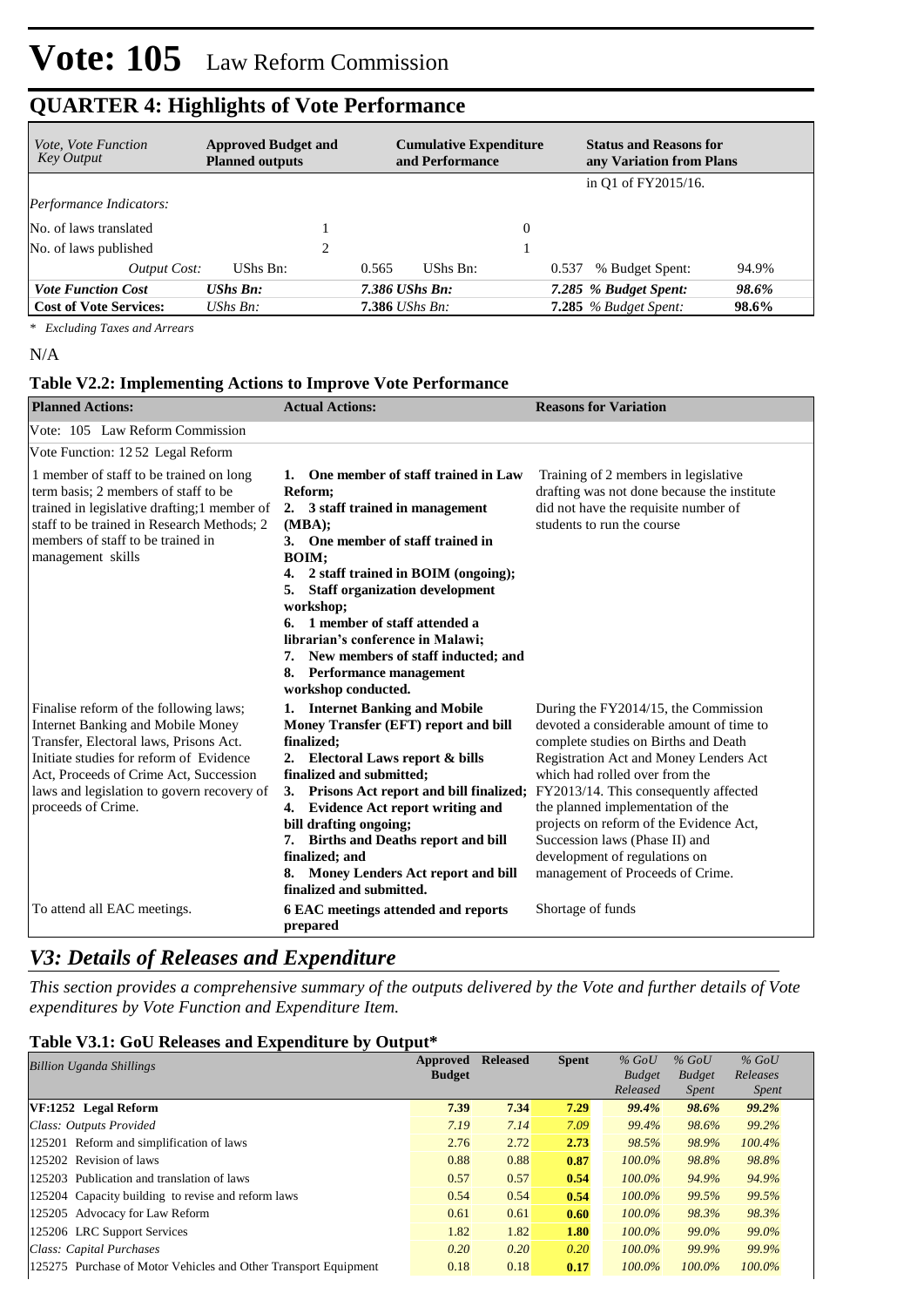# **Vote: 105** Law Reform Commission

# **QUARTER 4: Highlights of Vote Performance**

| Billion Uganda Shillings                                         | Approved<br><b>Budget</b> | <b>Released</b> | <b>Spent</b> | $%$ GoU<br><b>Budget</b><br>Released | $%$ GoU<br><b>Budget</b><br><b>Spent</b> | $%$ GoU<br>Releases<br><i>Spent</i> |
|------------------------------------------------------------------|---------------------------|-----------------|--------------|--------------------------------------|------------------------------------------|-------------------------------------|
| 125276 Purchase of Office and ICT Equipment, including Software  | 0.01                      | 0.01            | 0.01         | $100.0\%$                            | $100.0\%$                                | $100.0\%$                           |
| 125278 Purchase of Office and Residential Furniture and Fittings | 0.02                      | 0.02            | 0.01         | $100.0\%$                            | 99.7%                                    | 99.7%                               |
| <b>Total For Vote</b>                                            | 7.39                      | 7.34            | 7.29         | 99.4%                                | 98.6%                                    | 99.2%                               |

*\* Excluding Taxes and Arrears*

### **Table V3.2: 2014/15 GoU Expenditure by Item**

| <b>Billion Uganda Shillings</b>                          | <b>Approved</b><br><b>Budget</b> | <b>Releases</b> | <b>Expend-</b><br>iture | % Budged<br><b>Released</b> | % Budget<br><b>Spent</b> | %Releases<br><b>Spent</b> |
|----------------------------------------------------------|----------------------------------|-----------------|-------------------------|-----------------------------|--------------------------|---------------------------|
| <b>Output Class: Outputs Provided</b>                    | 7.19                             | 7.14            | 7.09                    | 99.4%                       | 98.6%                    | 99.2%                     |
| 211103 Allowances                                        | 2.14                             | 2.14            | 2.14                    | 100.0%                      | 100.0%                   | 100.0%                    |
| 211104 Statutory salaries                                | 2.40                             | 2.36            | 2.34                    | 98.3%                       | 97.5%                    | 99.2%                     |
| 212101 Social Security Contributions                     | 0.24                             | 0.24            | 0.24                    | 100.0%                      | 100.0%                   | 100.0%                    |
| 213001 Medical expenses (To employees)                   | 0.02                             | 0.02            | 0.02                    | 100.0%                      | 83.3%                    | 83.3%                     |
| 213002 Incapacity, death benefits and funeral expenses   | 0.01                             | 0.01            | 0.00                    | 100.0%                      | 72.6%                    | 72.6%                     |
| 213004 Gratuity Expenses                                 | 0.04                             | 0.04            | 0.04                    | 100.0%                      | 100.0%                   | 100.0%                    |
| 221001 Advertising and Public Relations                  | 0.07                             | 0.07            | 0.07                    | 100.0%                      | 100.0%                   | 100.0%                    |
| 221002 Workshops and Seminars                            | 0.28                             | 0.28            | 0.31                    | 100.0%                      | 107.9%                   | 107.9%                    |
| 221003 Staff Training                                    | 0.07                             | 0.07            | 0.07                    | 100.0%                      | 100.0%                   | 100.0%                    |
| 221004 Recruitment Expenses                              | 0.03                             | 0.03            | 0.02                    | 100.0%                      | 80.0%                    | 80.0%                     |
| 221005 Hire of Venue (chairs, projector, etc)            | 0.01                             | 0.01            | 0.01                    | 100.0%                      | 100.0%                   | 100.0%                    |
| 221006 Commissions and related charges                   | 0.18                             | 0.18            | 0.18                    | 100.0%                      | 99.8%                    | 99.8%                     |
| 221007 Books, Periodicals & Newspapers                   | 0.03                             | 0.03            | 0.03                    | 100.0%                      | 97.0%                    | 97.0%                     |
| 221008 Computer supplies and Information Technology (IT) | 0.03                             | 0.03            | 0.02                    | 100.0%                      | 96.7%                    | 96.7%                     |
| 221009 Welfare and Entertainment                         | 0.08                             | 0.08            | 0.08                    | 100.0%                      | 100.2%                   | 100.2%                    |
| 221011 Printing, Stationery, Photocopying and Binding    | 0.29                             | 0.29            | 0.26                    | 100.0%                      | 88.2%                    | 88.2%                     |
| 221012 Small Office Equipment                            | 0.00                             | 0.00            | 0.00                    | 100.0%                      | 95.0%                    | 95.0%                     |
| 222001 Telecommunications                                | 0.04                             | 0.04            | 0.04                    | 100.0%                      | 93.4%                    | 93.4%                     |
| 222002 Postage and Courier                               | 0.00                             | 0.00            | 0.00                    | 100.0%                      | 100.0%                   | 100.0%                    |
| $223003$ Rent – (Produced Assets) to private entities    | 0.63                             | 0.63            | 0.63                    | 100.0%                      | 100.0%                   | 100.0%                    |
| 223005 Electricity                                       | 0.05                             | 0.05            | 0.05                    | 100.0%                      | 100.0%                   | 100.0%                    |
| 224004 Cleaning and Sanitation                           | 0.02                             | 0.02            | 0.02                    | 100.0%                      | 93.2%                    | 93.2%                     |
| 227001 Travel inland                                     | 0.11                             | 0.11            | 0.11                    | 100.0%                      | 98.1%                    | 98.1%                     |
| 227002 Travel abroad                                     | 0.10                             | 0.10            | 0.10                    | 100.0%                      | 100.0%                   | 100.0%                    |
| 227004 Fuel, Lubricants and Oils                         | 0.19                             | 0.19            | 0.19                    | 100.0%                      | 100.0%                   | 100.0%                    |
| 228002 Maintenance - Vehicles                            | 0.13                             | 0.13            | 0.12                    | 100.0%                      | 92.4%                    | 92.4%                     |
| 228003 Maintenance – Machinery, Equipment & Furniture    | 0.01                             | 0.01            | 0.01                    | 100.0%                      | 100.0%                   | 100.0%                    |
| 228004 Maintenance - Other                               | 0.00                             | 0.00            | 0.00                    | 75.0%                       | 75.0%                    | 100.0%                    |
| <b>Output Class: Capital Purchases</b>                   | 0.25                             | 0.20            | 0.20                    | 78.4%                       | 78.4%                    | 99.9%                     |
| 231004 Transport equipment                               | 0.18                             | 0.18            | 0.17                    | 100.0%                      | 100.0%                   | 100.0%                    |
| 231005 Machinery and equipment                           | 0.01                             | 0.01            | 0.01                    | 100.0%                      | 100.0%                   | 100.0%                    |
| 231006 Furniture and fittings (Depreciation)             | 0.02                             | 0.02            | 0.01                    | 100.0%                      | 99.7%                    | 99.7%                     |
| 312204 Taxes on Machinery, Furniture & Vehicles          | 0.05                             | 0.00            | 0.00                    | 0.0%                        | 0.0%                     | N/A                       |
| <b>Output Class: Arrears</b>                             | 0.18                             | 0.18            | 0.18                    | 100.0%                      | 100.0%                   | 100.0%                    |
| 321605 Domestic arrears (Budgeting)                      | 0.18                             | 0.18            | 0.18                    | 100.0%                      | 100.0%                   | 100.0%                    |
| <b>Grand Total:</b>                                      | 7.62                             | 7.52            | 7.46                    | 98.7%                       | 98.0%                    | 99.2%                     |
| <b>Total Excluding Taxes and Arrears:</b>                | 7.39                             | 7.34            | 7.29                    | 99.4%                       | 98.6%                    | 99.2%                     |

#### **Table V3.3: GoU Releases and Expenditure by Project and Programme\***

| <b>Billion Uganda Shillings</b> | Approved<br><b>Budget</b> | <b>Released</b> | <b>Spent</b> | $%$ GoU<br><b>Budget</b><br>Released | $%$ GoU<br><b>Budget</b><br><i>Spent</i> | $%$ GoU<br>Releases<br><i>Spent</i> |
|---------------------------------|---------------------------|-----------------|--------------|--------------------------------------|------------------------------------------|-------------------------------------|
| VF:1252 Legal Reform            | 7.39                      | 7.34            | 7.29         | 99.4%                                | 98.6%                                    | 99.2%                               |
| <b>Recurrent Programmes</b>     |                           |                 |              |                                      |                                          |                                     |
| 01<br>Headquarters              | 7.19                      | 7.14            | 7.09         | 99.4%                                | 98.6%                                    | 99.2%                               |
| Development Projects            |                           |                 |              |                                      |                                          |                                     |
| 0356 Law Reform Commision       | 0.20                      | 0.20            | 0.20         | $100.0\%$                            | 99.9%                                    | 99.9%                               |
| <b>Total For Vote</b>           | 7.39                      | 7.34            | 7.29         | 99.4%                                | 98.6%                                    | 99.2%                               |

*\* Excluding Taxes and Arrears*